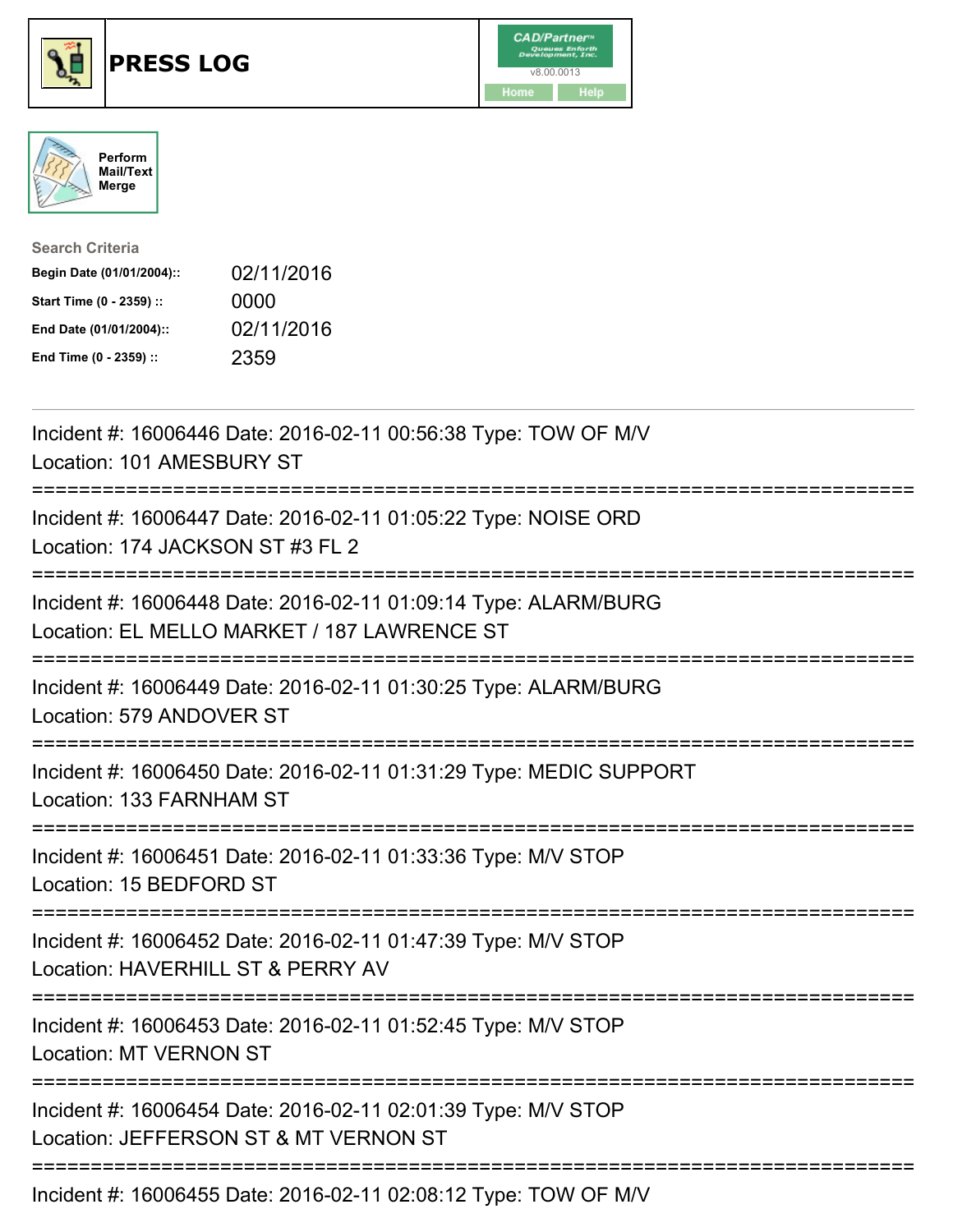| Location: TRESPASS TOW / 312 WATER ST                                                                                             |
|-----------------------------------------------------------------------------------------------------------------------------------|
| Incident #: 16006456 Date: 2016-02-11 02:10:34 Type: CK WELL BEING<br>Location: 36 SULLIVAN AV                                    |
| Incident #: 16006457 Date: 2016-02-11 02:21:38 Type: M/V STOP<br>Location: BROADWAY & CROSS ST                                    |
| Incident #: 16006458 Date: 2016-02-11 02:21:50 Type: DOMESTIC/PROG<br>Location: 268 HAVERHILL ST FL 3                             |
| :=======================<br>Incident #: 16006459 Date: 2016-02-11 02:38:56 Type: ROBBERY PROG<br>Location: 67 WEST ST             |
| Incident #: 16006460 Date: 2016-02-11 02:55:06 Type: M/V STOP<br>Location: HAVERHILL ST & WHITE ST<br>.========================== |
| Incident #: 16006461 Date: 2016-02-11 03:17:12 Type: M/V STOP<br>Location: ACTON ST & WEST ST                                     |
| Incident #: 16006462 Date: 2016-02-11 03:24:24 Type: M/V STOP<br>Location: BROADWAY & CROSS ST                                    |
| Incident #: 16006463 Date: 2016-02-11 03:28:34 Type: MEDIC SUPPORT<br>Location: 2 MARTHA LN                                       |
| Incident #: 16006464 Date: 2016-02-11 03:35:33 Type: M/V STOP<br>Location: BROADWAY & TREMONT ST                                  |
| Incident #: 16006465 Date: 2016-02-11 03:48:49 Type: ALARM/BURG<br>Location: DUNKIN DOUGHNUTS / 579 ANDOVER                       |
| ===================<br>Incident #: 16006466 Date: 2016-02-11 04:27:56 Type: ALARMS<br>Location: WEATHERBEE SCHOOL / 75 NEWTON ST  |
| ===================<br>Incident #: 16006467 Date: 2016-02-11 04:48:13 Type: B&E/PAST<br>Location: 60 ISLAND ST                    |
| Incident #: 16006468 Date: 2016-02-11 05:33:28 Type: BUILDING FIRE<br>Location: 118 DORCHESTER ST                                 |
| Incident #: 16006469 Date: 2016-02-11 05:37:41 Type: MAL DAMAGE                                                                   |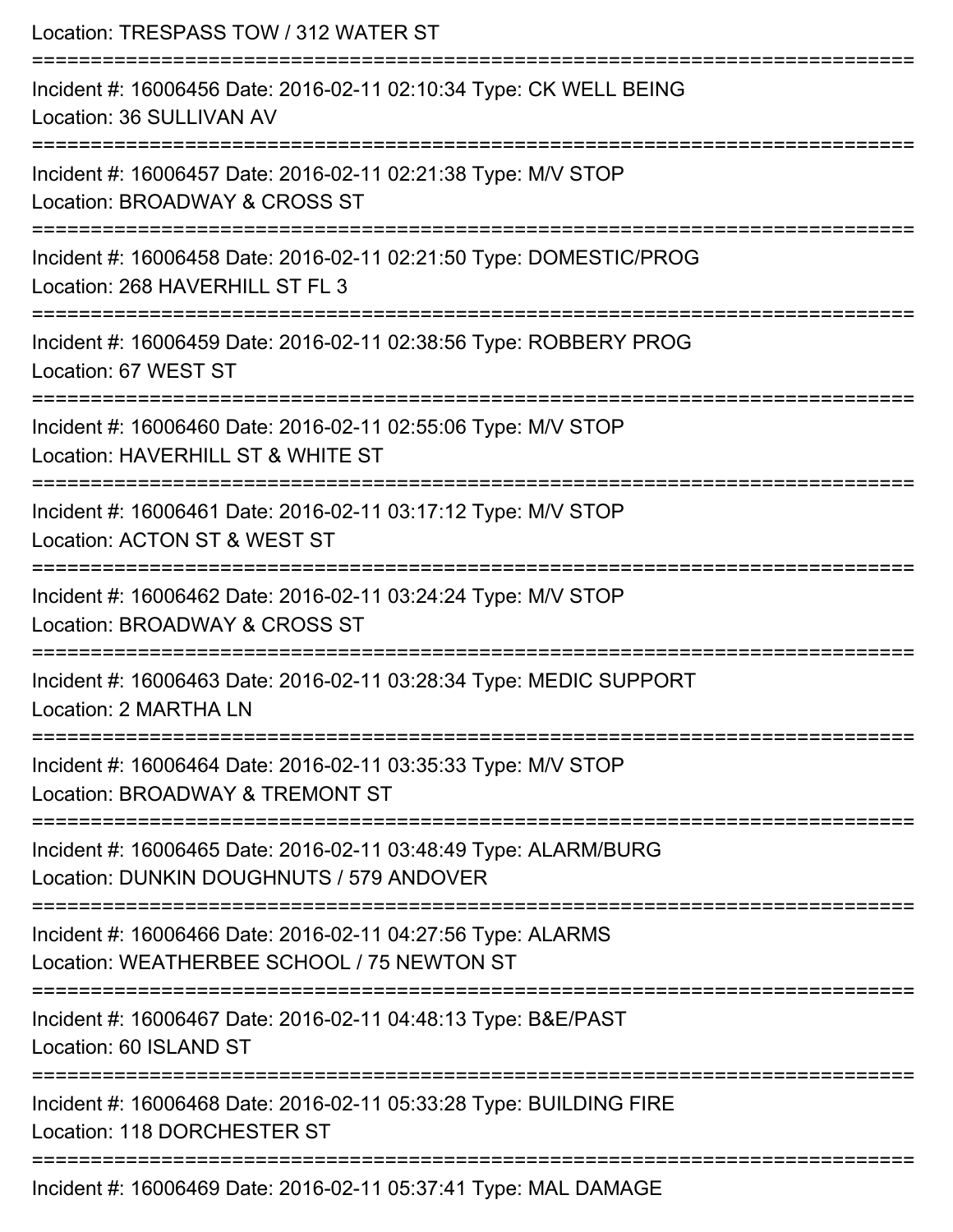| Incident #: 16006470 Date: 2016-02-11 05:51:40 Type: M/V STOP<br>Location: ANDOVER ST & S BROADWAY                        |
|---------------------------------------------------------------------------------------------------------------------------|
| Incident #: 16006471 Date: 2016-02-11 06:20:39 Type: ALARMS<br>Location: 117 NEWBURY ST                                   |
| Incident #: 16006472 Date: 2016-02-11 06:41:37 Type: VANDALISM/PROG<br>Location: 213 LAWRENCE ST                          |
| Incident #: 16006473 Date: 2016-02-11 06:48:55 Type: ALARMS<br>Location: HEAD START GLCAC / 246 ANDOVER ST                |
| Incident #: 16006474 Date: 2016-02-11 06:56:40 Type: ALARMS<br>Location: LAWRENCE FAMILY DEVELOPMENT / 355 HAVERHILL ST   |
| Incident #: 16006475 Date: 2016-02-11 06:58:06 Type: UNWANTEDGUEST<br>Location: 92 ABBOTT ST                              |
| Incident #: 16006476 Date: 2016-02-11 06:59:23 Type: PARK & WALK<br>Location: BROADWAY & HAVERHILL ST                     |
| Incident #: 16006477 Date: 2016-02-11 07:02:36 Type: AUTO ACC/NO PI<br>Location: E HAVERHILL ST & LEROY AV                |
| Incident #: 16006478 Date: 2016-02-11 07:03:03 Type: STOL/MV/PAS<br>Location: LORING ST & SALEM ST                        |
| Incident #: 16006479 Date: 2016-02-11 07:05:32 Type: MEDIC SUPPORT<br>Location: 145 DRACUT ST                             |
| Incident #: 16006480 Date: 2016-02-11 07:15:17 Type: ALARMS<br>Location: MERRIMACK VALLEY CREDIT UNION / 500 MERRIMACK ST |
| Incident #: 16006481 Date: 2016-02-11 07:15:26 Type: MEDIC SUPPORT<br>Location: 125 BUNKERHILL ST                         |
| Incident #: 16006482 Date: 2016-02-11 07:39:37 Type: ALARMS<br>Location: ADTEK ELECTROPLATING / 125 GLENN ST              |
| Incident #: 16006483 Date: 2016-02-11 07:50:46 Type: M/V STOP                                                             |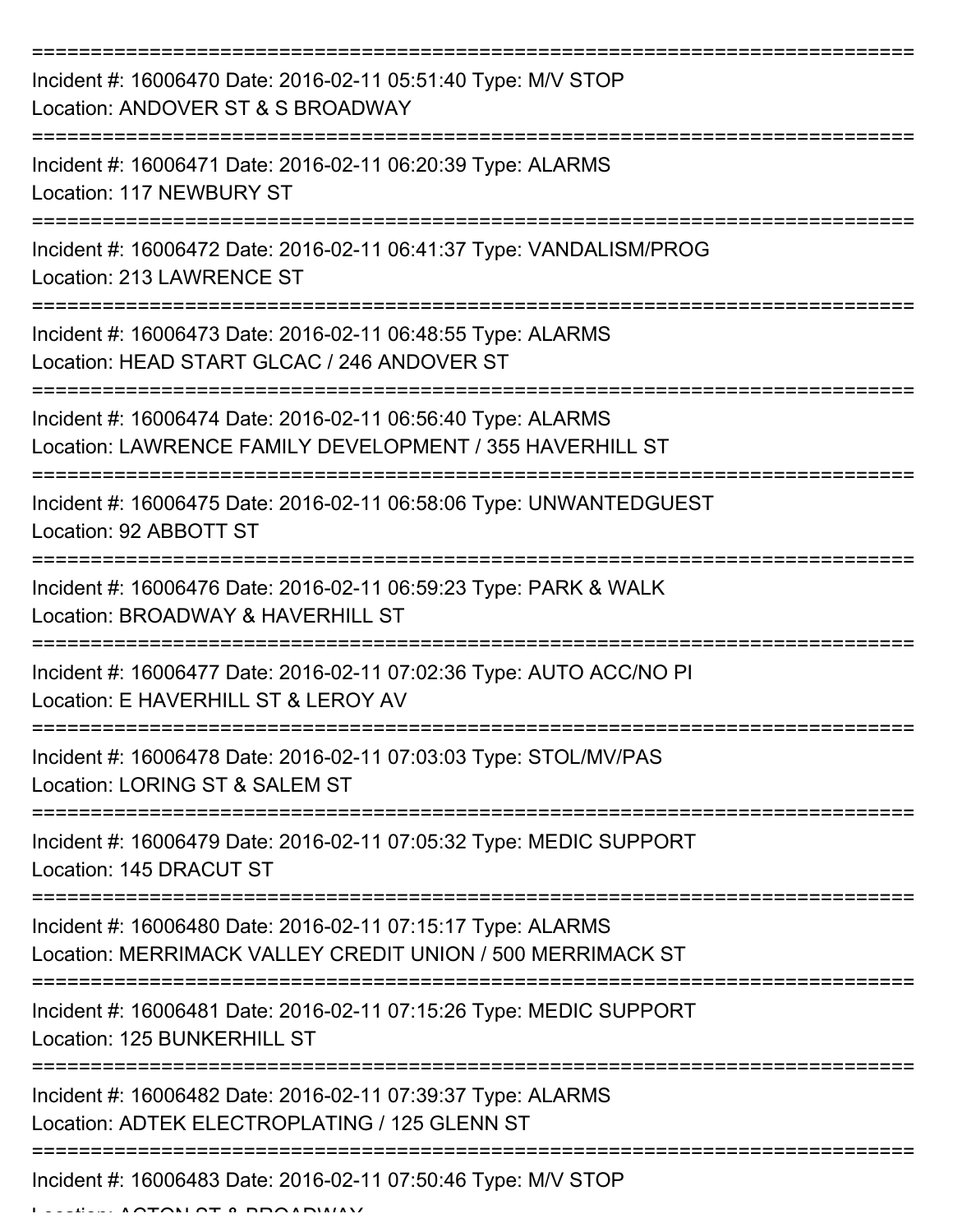| Incident #: 16006484 Date: 2016-02-11 07:52:29 Type: ALARM/HOLD<br>Location: 74 CONGRESS ST                          |
|----------------------------------------------------------------------------------------------------------------------|
| Incident #: 16006485 Date: 2016-02-11 08:13:28 Type: M/V STOP<br><b>Location: 85 MANCHESTER ST</b>                   |
| Incident #: 16006486 Date: 2016-02-11 08:15:59 Type: DISTURBANCE<br>Location: RIVERSIDE DR & TEXAS AV                |
| Incident #: 16006487 Date: 2016-02-11 08:18:09 Type: ALARM/BURG<br>Location: 3 ASH ST                                |
| Incident #: 16006488 Date: 2016-02-11 08:19:32 Type: M/V STOP<br>Location: BRADFORD ST & FRANKLIN ST                 |
| Incident #: 16006489 Date: 2016-02-11 08:27:38 Type: RECOV/STOL/MV<br>Location: 38 BRADFORD ST<br>===============    |
| Incident #: 16006490 Date: 2016-02-11 08:47:38 Type: CLOSE STREET<br><b>Location: UNION ST</b>                       |
| Incident #: 16006491 Date: 2016-02-11 08:55:42 Type: INVESTIGATION<br>Location: 2 APPLETON ST                        |
| Incident #: 16006492 Date: 2016-02-11 08:57:17 Type: UNWANTEDGUEST<br>Location: MCDONALDS / 50 BROADWAY              |
| Incident #: 16006493 Date: 2016-02-11 08:58:16 Type: GENERAL SERV<br>Location: LAWRENCE HIGH SCHOOL / 71 N PARISH RD |
| Incident #: 16006494 Date: 2016-02-11 09:22:39 Type: TOW OF M/V<br>Location: 6 DIAMOND ST                            |
| Incident #: 16006495 Date: 2016-02-11 09:24:14 Type: M/V STOP<br><b>Location: 290 MERRIMACK ST</b>                   |
| Incident #: 16006496 Date: 2016-02-11 09:24:57 Type: INVESTIGATION<br>Location: 515 ANDOVER ST                       |
| Incident #: 16006497 Date: 2016-02-11 09:31:43 Type: LARCENY/PAST                                                    |

Location: 124 MECT CT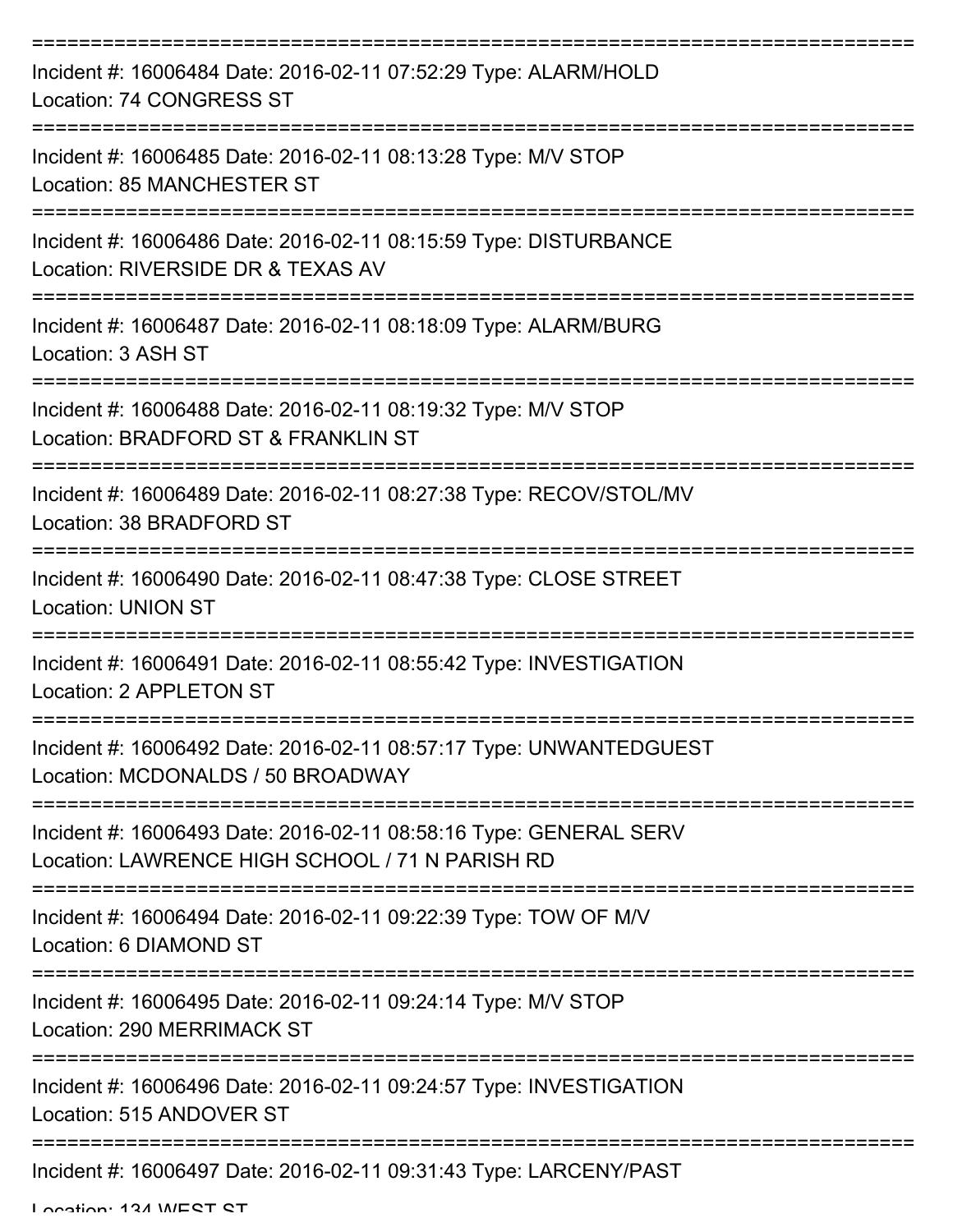| Incident #: 16006498 Date: 2016-02-11 09:40:26 Type: B&E/ATTEMPY<br>Location: 66 W DALTON ST                             |
|--------------------------------------------------------------------------------------------------------------------------|
| Incident #: 16006499 Date: 2016-02-11 09:53:24 Type: B&E/MV/PAST<br>Location: 333 JACKSON ST                             |
| Incident #: 16006500 Date: 2016-02-11 10:09:16 Type: LARCENY/MV/PAST<br>Location: 11 TENNEY ST                           |
| Incident #: 16006501 Date: 2016-02-11 10:10:46 Type: MV/BLOCKING<br>Location: 12 METHUEN ST                              |
| Incident #: 16006502 Date: 2016-02-11 10:32:06 Type: 209A/SERVE<br>Location: 167 ANDOVER ST                              |
| Incident #: 16006503 Date: 2016-02-11 10:33:23 Type: DISORDERLY<br>Location: SPEEDEWAY GAS STATION / 500 S UNION ST      |
| Incident #: 16006504 Date: 2016-02-11 10:38:51 Type: MV/BLOCKING<br>Location: 18 FRANKLIN ST                             |
| Incident #: 16006505 Date: 2016-02-11 10:50:00 Type: TOW OF M/V<br>Location: BODWELL ST & HANCOCK ST<br>---------------- |
| Incident #: 16006506 Date: 2016-02-11 10:50:47 Type: INVESTIGATION<br>Location: 90 LOWELL ST                             |
| Incident #: 16006507 Date: 2016-02-11 10:55:37 Type: MEDIC SUPPORT<br>Location: 39 AUBURN ST #A                          |
| Incident #: 16006508 Date: 2016-02-11 10:57:08 Type: MEDIC SUPPORT<br>Location: 248 BROADWAY #309                        |
| Incident #: 16006509 Date: 2016-02-11 11:11:01 Type: MV/BLOCKING<br>Location: 65 BASSWOOD ST                             |
| Incident #: 16006510 Date: 2016-02-11 11:12:03 Type: M/V STOP<br>Location: PARKER ST & SALEM ST                          |
| Incident #: 16006511 Date: 2016-02-11 11:14:15 Type: INVESTIGATION                                                       |

Location: 700 ESSEX ST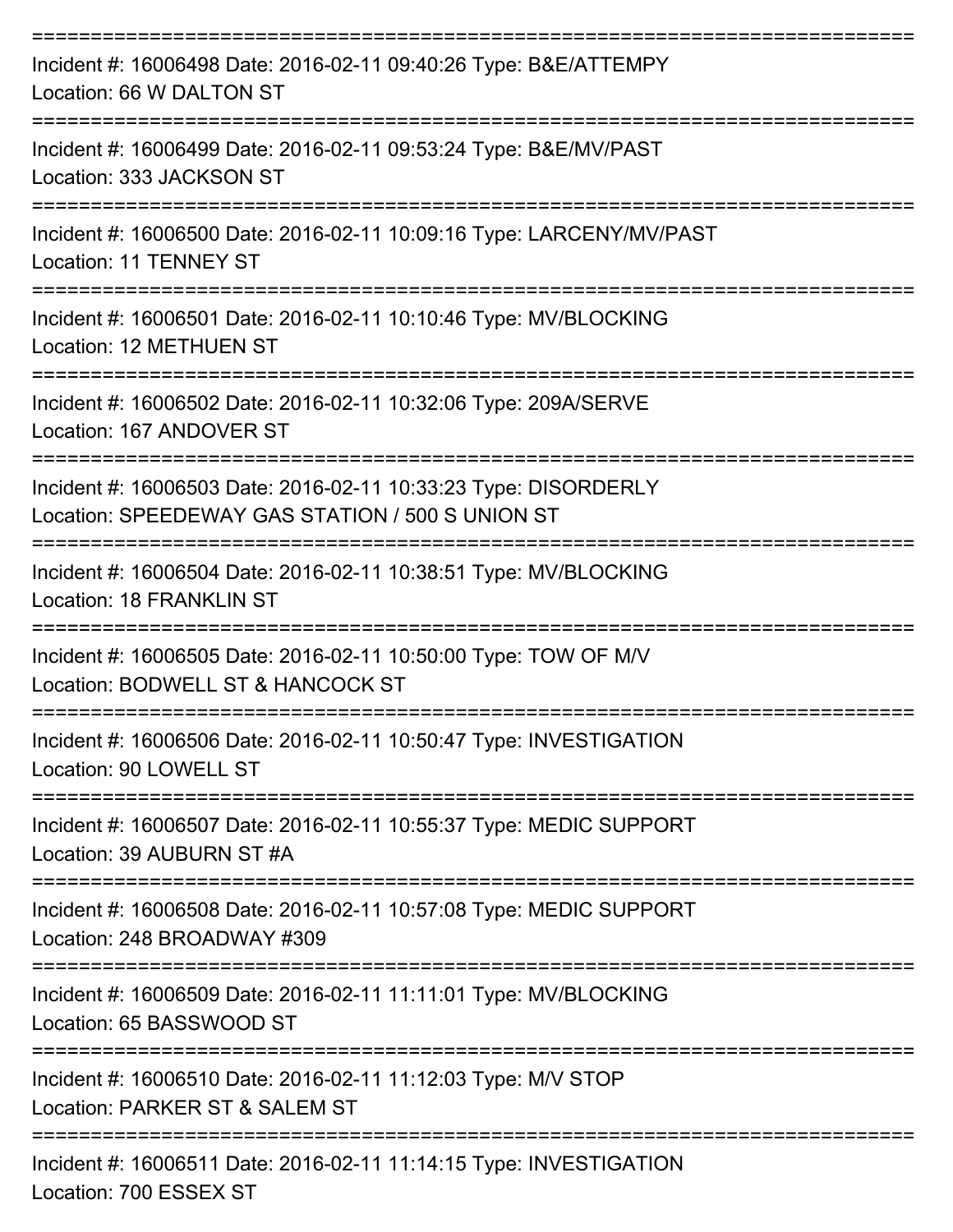| Incident #: 16006512 Date: 2016-02-11 11:16:18 Type: MEDIC SUPPORT<br>Location: 12 METHUEN ST                                             |
|-------------------------------------------------------------------------------------------------------------------------------------------|
| Incident #: 16006513 Date: 2016-02-11 11:34:01 Type: AUTO ACC/NO PI<br>Location: 133 HAVERHILL ST                                         |
| Incident #: 16006514 Date: 2016-02-11 11:35:58 Type: DISORDERLY<br>Location: LAWRENCE ST & METHUEN ST                                     |
| Incident #: 16006516 Date: 2016-02-11 11:41:29 Type: GENERAL SERV<br>Location: LAWRENCE HIGH SCHOOL / 70 N PARISH RD                      |
| Incident #: 16006515 Date: 2016-02-11 11:42:37 Type: MV/BLOCKING<br>Location: 131 BENNINGTON ST<br>:===================================== |
| Incident #: 16006517 Date: 2016-02-11 12:02:16 Type: AUTO ACC/NO PI<br>Location: BARNARD RD & MARIE LN                                    |
| Incident #: 16006518 Date: 2016-02-11 12:02:33 Type: DOMESTIC/PROG<br>Location: 3 STEVENS ST #B                                           |
| Incident #: 16006519 Date: 2016-02-11 12:06:20 Type: HIT & RUN M/V<br>Location: 250 CANAL ST                                              |
| Incident #: 16006520 Date: 2016-02-11 12:08:09 Type: AUTO ACC/NO PI<br>Location: MYRTLE ST & SPRUCE ST                                    |
| Incident #: 16006522 Date: 2016-02-11 12:09:41 Type: THREATS<br>Location: EL PEZ ADORADO / 676 ESSEX ST                                   |
| Incident #: 16006521 Date: 2016-02-11 12:09:59 Type: AUTO ACC/PI<br>Location: 473 HAVERHILL ST                                            |
| Incident #: 16006523 Date: 2016-02-11 12:10:57 Type: B&E/PROG<br>Location: 503 ANDOVER ST FL 1                                            |
| Incident #: 16006524 Date: 2016-02-11 12:14:25 Type: ALARM/BURG<br>Location: 68 KENT ST                                                   |
| Incident #: 16006525 Date: 2016-02-11 12:25:45 Type: ALARM/BURG<br>Location: 151 ESSEX ST                                                 |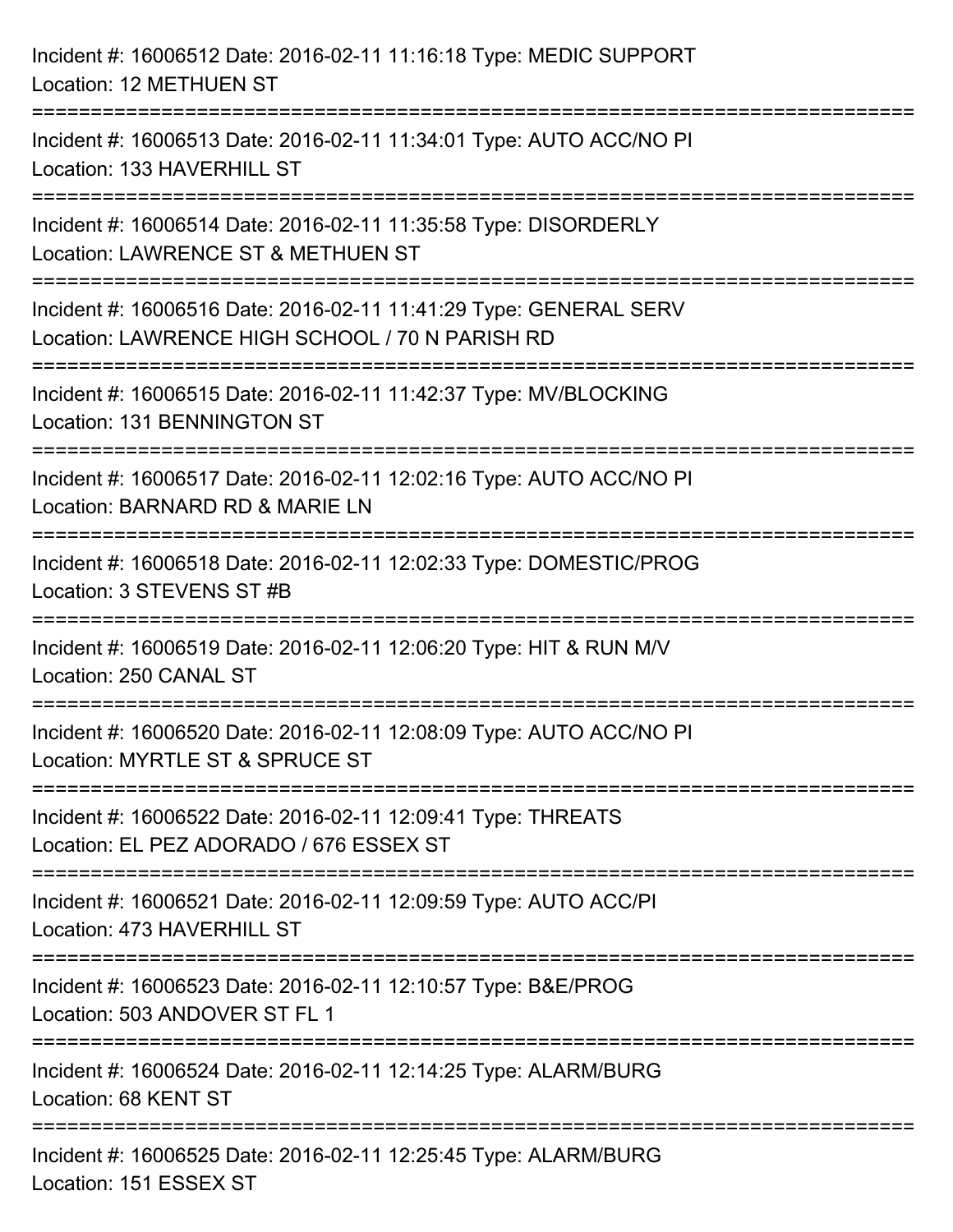| Incident #: 16006526 Date: 2016-02-11 12:28:24 Type: INVESTIGATION<br>Location: 90 LOWELL ST                                                                                               |
|--------------------------------------------------------------------------------------------------------------------------------------------------------------------------------------------|
| Incident #: 16006527 Date: 2016-02-11 12:35:16 Type: LARCENY/PAST<br>Location: 8 DIAMOND ST #15                                                                                            |
| Incident #: 16006528 Date: 2016-02-11 12:38:23 Type: ALARM/BURG<br>Location: 23 CORBETT RD                                                                                                 |
| Incident #: 16006529 Date: 2016-02-11 12:48:00 Type: LOCKOUT<br>Location: SUMMER ST & UNION ST                                                                                             |
| Incident #: 16006530 Date: 2016-02-11 12:51:57 Type: GENERAL SERV<br>Location: DEMERS FINE WATCH & CLOCK RE / 206 BROADWAY<br>=============================<br>:========================== |
| Incident #: 16006531 Date: 2016-02-11 13:12:13 Type: ALARM/BURG<br>Location: 265 LOWELL ST #REAR BLDG                                                                                      |
| Incident #: 16006532 Date: 2016-02-11 13:27:05 Type: GENERAL SERV<br>Location: 486 HOWARD ST                                                                                               |
| Incident #: 16006533 Date: 2016-02-11 13:29:29 Type: MV/BLOCKING<br>Location: 77 BROMFIELD ST                                                                                              |
| Incident #: 16006534 Date: 2016-02-11 13:56:09 Type: COURT DOC SERVE<br>Location: 4 BLANCHARD ST                                                                                           |
| Incident #: 16006535 Date: 2016-02-11 14:05:48 Type: HIT & RUN M/V<br>Location: CVS PHARMACY / 266 BROADWAY                                                                                |
| Incident #: 16006536 Date: 2016-02-11 14:11:21 Type: A&B PROG<br>Location: HAMPSHIRE ST & HAVERHILL ST                                                                                     |
| Incident #: 16006537 Date: 2016-02-11 14:20:15 Type: M/V STOP<br>Location: FRANKLIN ST & METHUEN ST                                                                                        |
| Incident #: 16006538 Date: 2016-02-11 14:25:19 Type: M/V STOP<br>Location: BRADFORD ST & HAMPSHIRE ST                                                                                      |
| Incident #: 16006539 Date: 2016-02-11 14:25:30 Type: AUTO ACC/NO PI<br>Location: 416 BROADWAY                                                                                              |

===========================================================================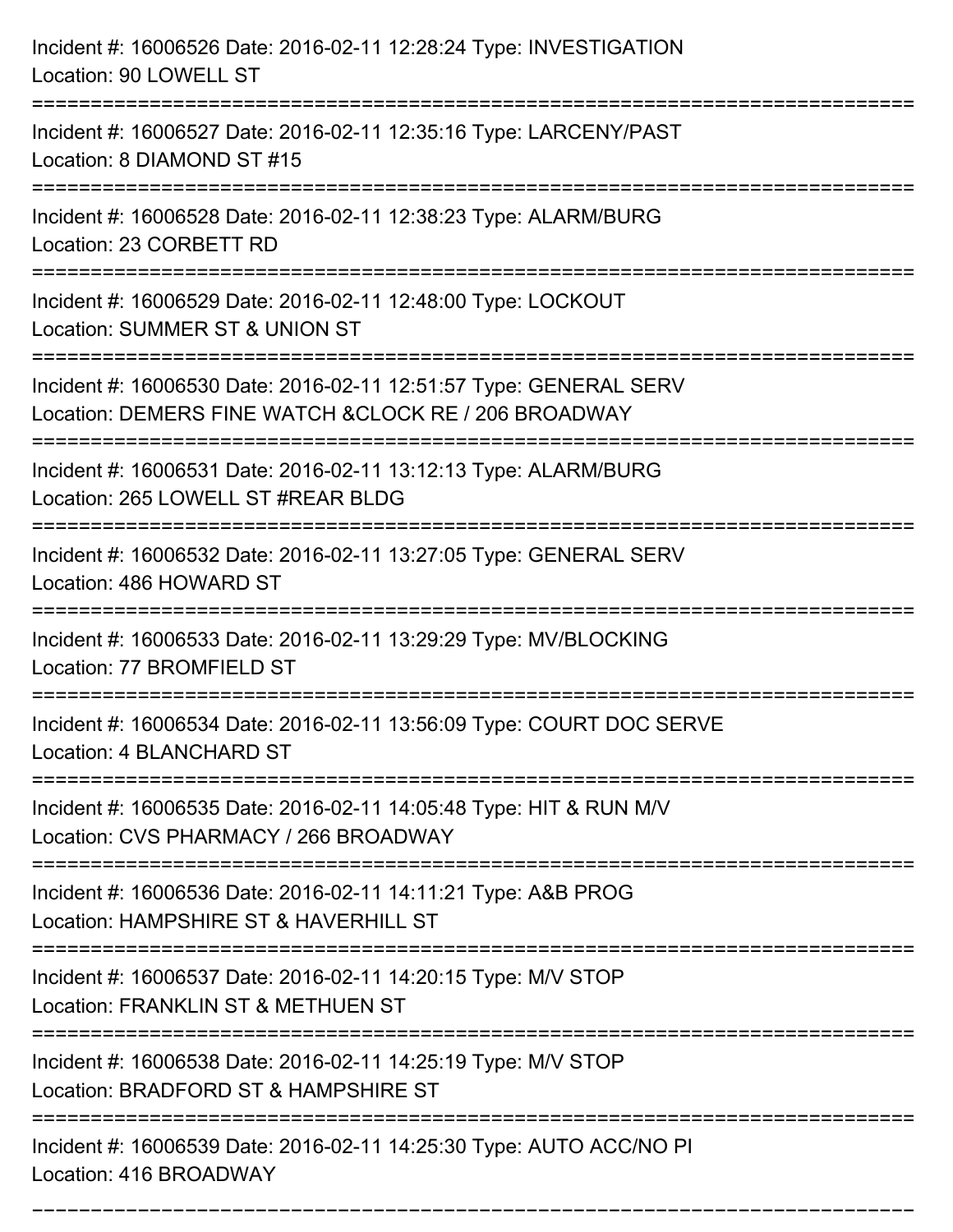| Incident #: 16006540 Date: 2016-02-11 14:26:28 Type: M/V STOP<br>Location: HAVERHILL ST & WHITE ST<br>====================     |
|--------------------------------------------------------------------------------------------------------------------------------|
| Incident #: 16006541 Date: 2016-02-11 14:30:20 Type: M/V STOP<br>Location: 195 LOWELL ST                                       |
| Incident #: 16006542 Date: 2016-02-11 14:31:52 Type: AUTO ACC/NO PI<br>Location: BROADWAY & PARK ST<br>:=====================  |
| Incident #: 16006543 Date: 2016-02-11 14:36:52 Type: M/V STOP<br>Location: 2 RAILROAD ST                                       |
| Incident #: 16006544 Date: 2016-02-11 14:39:33 Type: M/V STOP<br>Location: CROSS ST & MANCHESTER ST<br>====================    |
| Incident #: 16006545 Date: 2016-02-11 14:42:08 Type: DISTURBANCE<br>Location: GREATER LAWRENCE FAM.HLTH.CTR. / 34 HAVERHILL ST |
| Incident #: 16006546 Date: 2016-02-11 14:42:21 Type: MEDIC SUPPORT<br>Location: 152 PROSPECT ST #4                             |
| Incident #: 16006547 Date: 2016-02-11 14:58:21 Type: ALARM/BURG<br>Location: 68 KENT ST                                        |
| Incident #: 16006548 Date: 2016-02-11 15:08:17 Type: GENERAL SERV<br>Location: LAWRENCE HIGH SCHOOL / 70 N PARISH RD           |
| Incident #: 16006549 Date: 2016-02-11 15:10:19 Type: INVESTIGATION<br>Location: 266 BROADWAY                                   |
| Incident #: 16006550 Date: 2016-02-11 15:11:00 Type: M/V STOP<br>Location: 165 HAVERHILL ST                                    |
| Incident #: 16006551 Date: 2016-02-11 15:14:29 Type: 209A/VIOLATION<br>Location: HAMPSHIRE ST & PARK ST                        |
| Incident #: 16006552 Date: 2016-02-11 15:23:39 Type: RECOV/STOL/MV<br>Location: 347 HAMPSHIRE ST                               |
| Incident #: 16006553 Date: 2016-02-11 15:26:02 Type: M/V STOP<br>Location: 290 MERRIMACK ST                                    |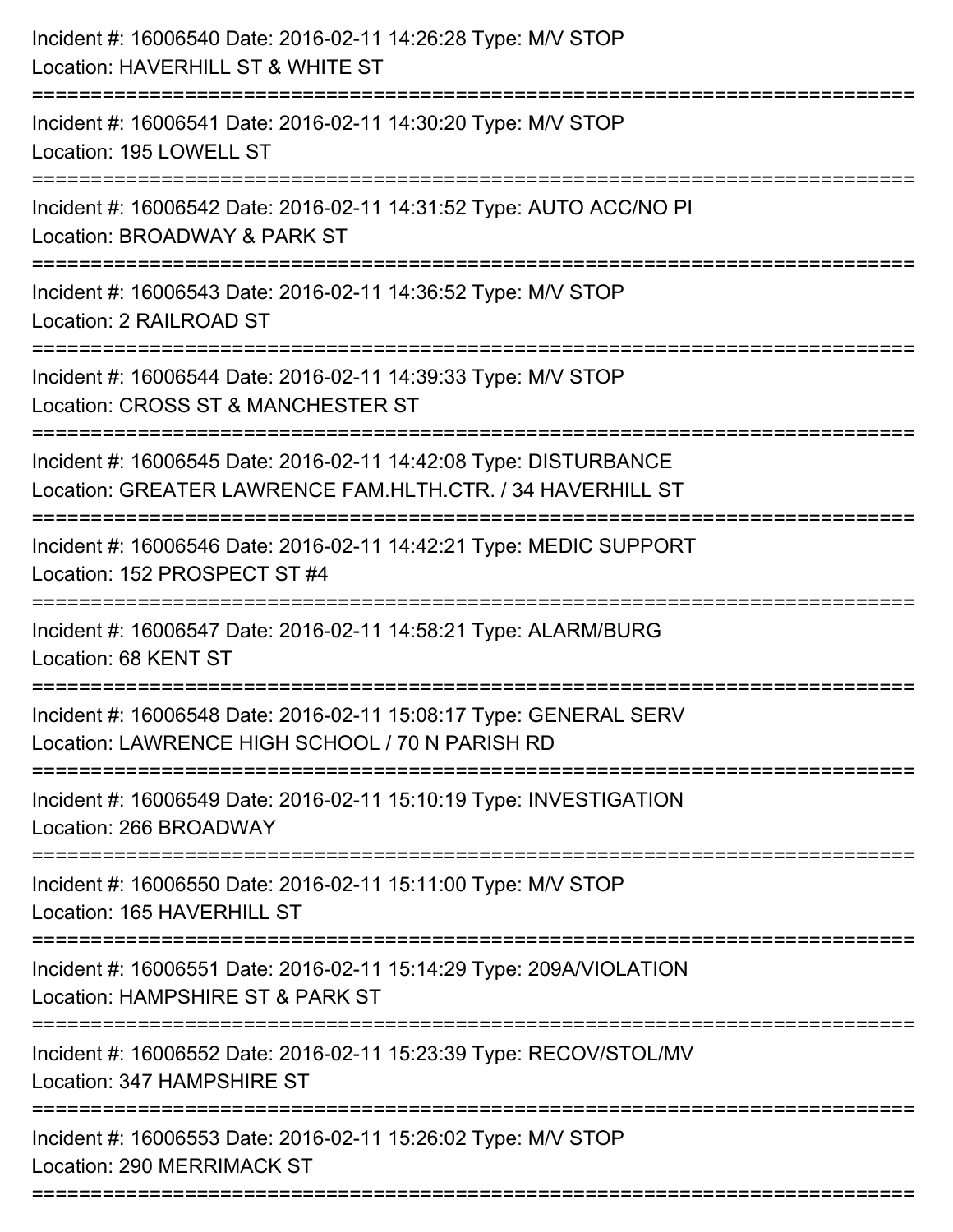Location: 167 ESSEX ST

| Incident #: 16006555 Date: 2016-02-11 15:31:00 Type: INVESTIGATION<br>Location: 10 WINTHROP AV                 |
|----------------------------------------------------------------------------------------------------------------|
| Incident #: 16006556 Date: 2016-02-11 15:34:22 Type: E911 HANGUP<br>Location: 94 GREENWOOD ST                  |
| Incident #: 16006557 Date: 2016-02-11 15:39:12 Type: SUS PERS/MV<br><b>Location: 8 BURLINGTON ST</b>           |
| Incident #: 16006558 Date: 2016-02-11 15:41:32 Type: M/V STOP<br>Location: KATHLEEN TER & MT VERNON ST         |
| Incident #: 16006559 Date: 2016-02-11 15:43:45 Type: SUICIDE ATTEMPT<br>Location: 15 ACTON ST FL 2ND           |
| Incident #: 16006560 Date: 2016-02-11 15:44:59 Type: TOW OF M/V<br>Location: 274 E HAVERHILL ST                |
| Incident #: 16006561 Date: 2016-02-11 15:58:10 Type: AUTO ACC/NO PI<br>Location: AMES ST & HAVERHILL ST        |
| Incident #: 16006562 Date: 2016-02-11 15:59:00 Type: DISTURBANCE<br>Location: 383 HAVERHILL ST                 |
| ---------------<br>Incident #: 16006563 Date: 2016-02-11 16:06:00 Type: ASSIST FIRE<br>Location: 186 PARK ST   |
| Incident #: 16006564 Date: 2016-02-11 16:18:43 Type: COURT DOC SERVE<br>Location: 60 KINGSTON ST               |
| Incident #: 16006565 Date: 2016-02-11 16:19:57 Type: M/V STOP<br>Location: 27 S BROADWAY                       |
| Incident #: 16006566 Date: 2016-02-11 16:34:10 Type: DOMESTIC/PROG<br>Location: 59 CROSBY ST                   |
| Incident #: 16006567 Date: 2016-02-11 16:34:40 Type: LOST PROPERTY<br>Location: SEVEN ELEVEN / 99 HAMPSHIRE ST |
|                                                                                                                |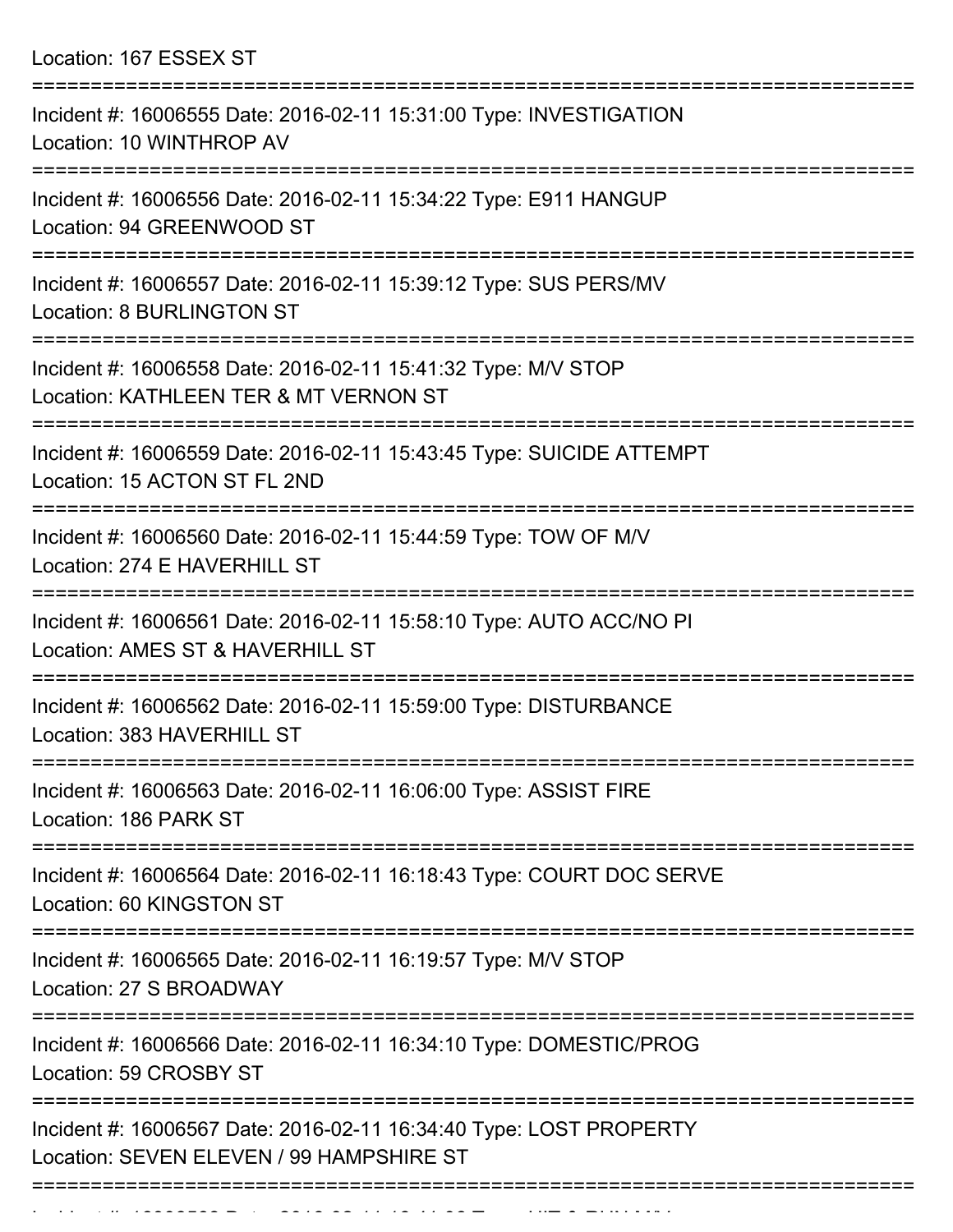Location: AMESBURY ST & ESSEX ST

=========================================================================== Incident #: 16006569 Date: 2016-02-11 16:44:07 Type: ALARM/BURG Location: ST MARTIN STORE (LAZARUS HOUSE / 121 ESSEX ST =========================================================================== Incident #: 16006570 Date: 2016-02-11 16:46:57 Type: ROBBERY UNARM Location: YOLANDA BEAUTY SALON / 338 LAWRENCE ST =========================================================================== Incident #: 16006571 Date: 2016-02-11 16:50:17 Type: 209A/SERVE Location: 169 HAVERHILL ST =========================================================================== Incident #: 16006572 Date: 2016-02-11 16:54:58 Type: 209A/SERVE Location: 160 JACKSON ST =========================================================================== Incident #: 16006573 Date: 2016-02-11 16:57:40 Type: DISTURBANCE Location: TACO BELL / 79 WINTHROP AV =========================================================================== Incident #: 16006574 Date: 2016-02-11 16:59:58 Type: 209A/SERVE Location: 239 JACKSON ST =========================================================================== Incident #: 16006575 Date: 2016-02-11 17:02:49 Type: AUTO ACC/NO PI Location: HAVERHILL ST & RESERVOIR ST =========================================================================== Incident #: 16006576 Date: 2016-02-11 17:03:21 Type: ALARM/BURG Location: 9 HARRIMAN ST #A =========================================================================== Incident #: 16006577 Date: 2016-02-11 17:08:33 Type: 209A/SERVE Location: 55 KNOX ST =========================================================================== Incident #: 16006578 Date: 2016-02-11 17:09:43 Type: AUTO ACC/NO PI Location: 330 JACKSON ST =========================================================================== Incident #: 16006579 Date: 2016-02-11 17:11:28 Type: KEEP PEACE Location: 77 S UNION ST =========================================================================== Incident #: 16006580 Date: 2016-02-11 17:17:33 Type: INVEST CONT Location: 174 S UNION ST =========================================================================== Incident #: 16006581 Date: 2016-02-11 17:19:36 Type: COURT DOC SERVE Location: 232 E HAVERHILL ST ===============================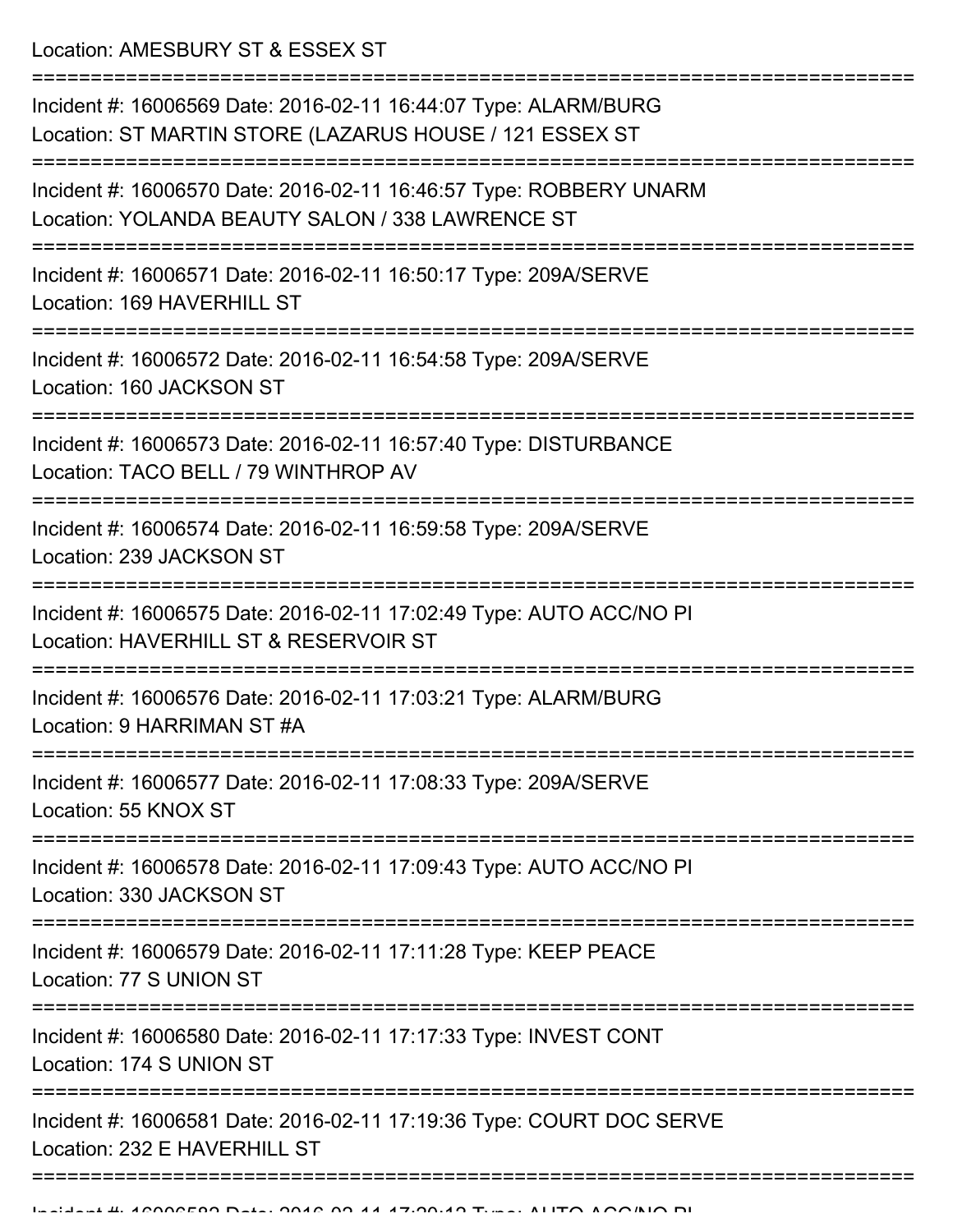| Location: S BROADWAY & SALEM ST                                                                              |
|--------------------------------------------------------------------------------------------------------------|
| Incident #: 16006583 Date: 2016-02-11 17:23:19 Type: SHOPLIFTING<br>Location: 90 ESSEX ST                    |
| Incident #: 16006584 Date: 2016-02-11 17:29:55 Type: COURT DOC SERVE<br>Location: 82 HAVERHILL ST            |
| Incident #: 16006585 Date: 2016-02-11 17:39:30 Type: ANIMAL COMPL<br>Location: 228 MT VERNON ST              |
| Incident #: 16006586 Date: 2016-02-11 17:47:03 Type: LIC PLATE STO<br>Location: 28 COOLIDGE ST               |
| Incident #: 16006587 Date: 2016-02-11 17:48:47 Type: MEDIC SUPPORT<br>Location: 141 AMESBURY ST #207         |
| Incident #: 16006588 Date: 2016-02-11 17:50:13 Type: MEDIC SUPPORT<br>Location: 34 WALNUT ST FL 1            |
| Incident #: 16006589 Date: 2016-02-11 17:59:00 Type: ALARM/BURG<br>Location: MAINSTREAM GLOBAL / 91 GLENN ST |
| Incident #: 16006590 Date: 2016-02-11 18:00:27 Type: M/V STOP<br>Location: 85 MANCHESTER ST                  |
| Incident #: 16006591 Date: 2016-02-11 18:05:54 Type: MEDIC SUPPORT<br>Location: 5 DURSO AV                   |
| Incident #: 16006592 Date: 2016-02-11 18:06:52 Type: M/V STOP<br><b>Location: CENTRAL BRIDGE</b>             |
| Incident #: 16006594 Date: 2016-02-11 18:16:50 Type: AUTO ACC/PED<br>Location: LEVEL 2 / 211 MERRIMACK ST    |
| Incident #: 16006593 Date: 2016-02-11 18:17:27 Type: LARCENY/PAST<br>Location: 47 BUTLER ST                  |
| Incident #: 16006595 Date: 2016-02-11 18:19:49 Type: M/V STOP<br>Location: HAVERHILL ST & JACKSON ST         |
| Incident #: 16006596 Date: 2016-02-11 18:21:21 Type: MV/BLOCKING                                             |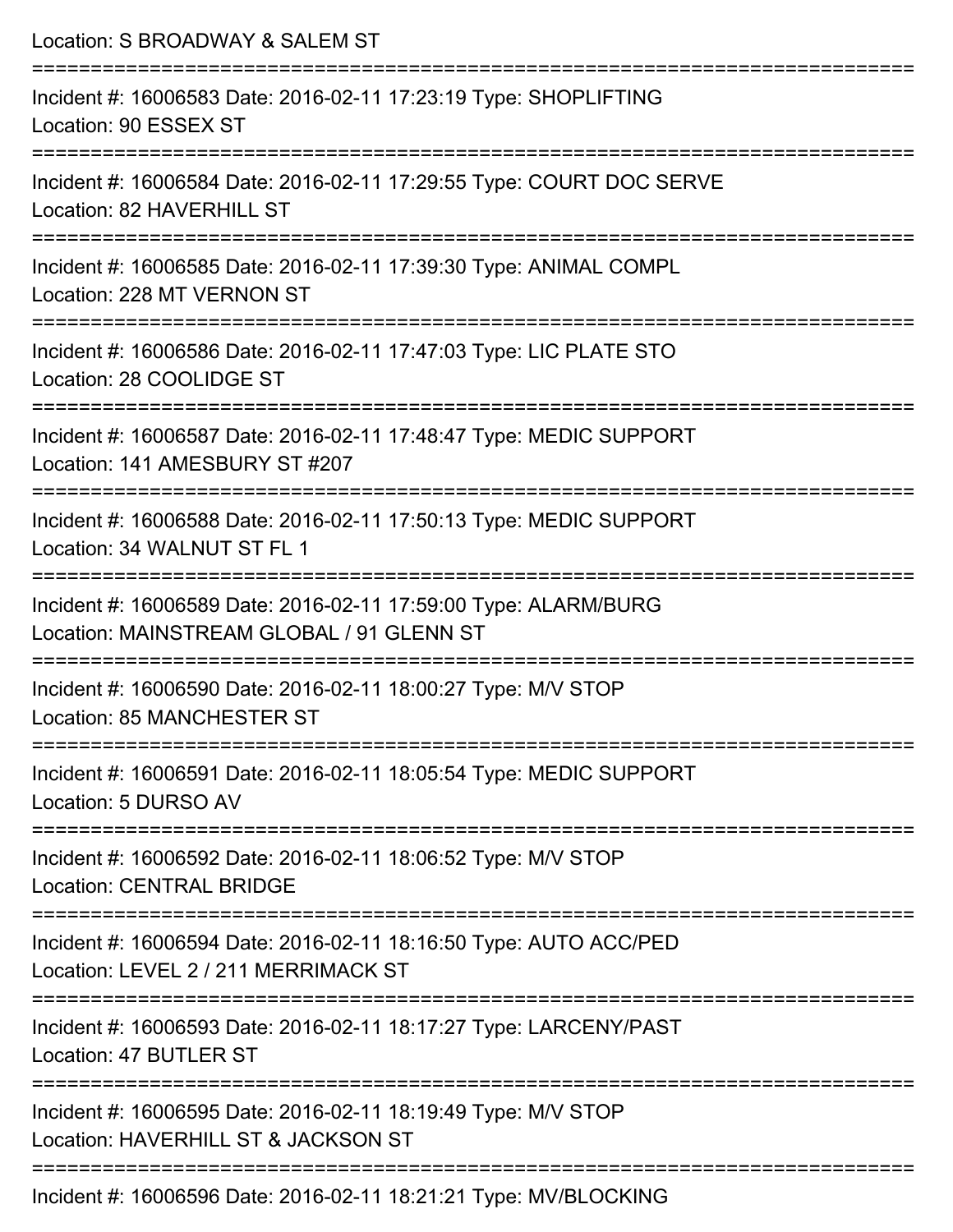| Incident #: 16006597 Date: 2016-02-11 18:26:09 Type: M/V STOP<br>Location: BRADFORD ST & BROADWAY            |
|--------------------------------------------------------------------------------------------------------------|
| Incident #: 16006598 Date: 2016-02-11 18:50:03 Type: KEEP PEACE<br>Location: 347 JACKSON ST                  |
| Incident #: 16006599 Date: 2016-02-11 19:03:59 Type: COURT DOC SERVE<br>Location: 36 WATER ST                |
| Incident #: 16006600 Date: 2016-02-11 19:10:10 Type: 209A/SERVE<br>Location: 805 ESSEX ST                    |
| Incident #: 16006601 Date: 2016-02-11 19:17:33 Type: COURT DOC SERVE<br><b>Location: 9 HALLENAN AV</b>       |
| Incident #: 16006602 Date: 2016-02-11 19:18:10 Type: 911 HANG UP<br>Location: 163 UNION ST #RIGHT FL 1       |
| Incident #: 16006603 Date: 2016-02-11 19:31:39 Type: M/V STOP<br>Location: ALLSTON ST & HIGH ST              |
| Incident #: 16006604 Date: 2016-02-11 19:32:20 Type: COURT DOC SERVE<br>Location: 53 BRADFORD ST             |
| Incident #: 16006605 Date: 2016-02-11 19:46:03 Type: 209A/SERVE<br>Location: 5 CHESTER ST                    |
| Incident #: 16006606 Date: 2016-02-11 19:59:13 Type: DK (DRUNK)<br>Location: SUPER LIQUORS / 35 S BROADWAY   |
| Incident #: 16006607 Date: 2016-02-11 19:59:59 Type: COURT DOC SERVE<br>Location: 329 S BROADWAY             |
| Incident #: 16006608 Date: 2016-02-11 20:16:48 Type: ALARM/BURG<br>Location: CARIBE CALLING / 105 JACKSON ST |
| Incident #: 16006609 Date: 2016-02-11 20:20:44 Type: M/V STOP<br>Location: BROADWAY & LOWELL ST              |
| Incident #: 16006610 Date: 2016-02-11 20:30:10 Type: NOISE ORD                                               |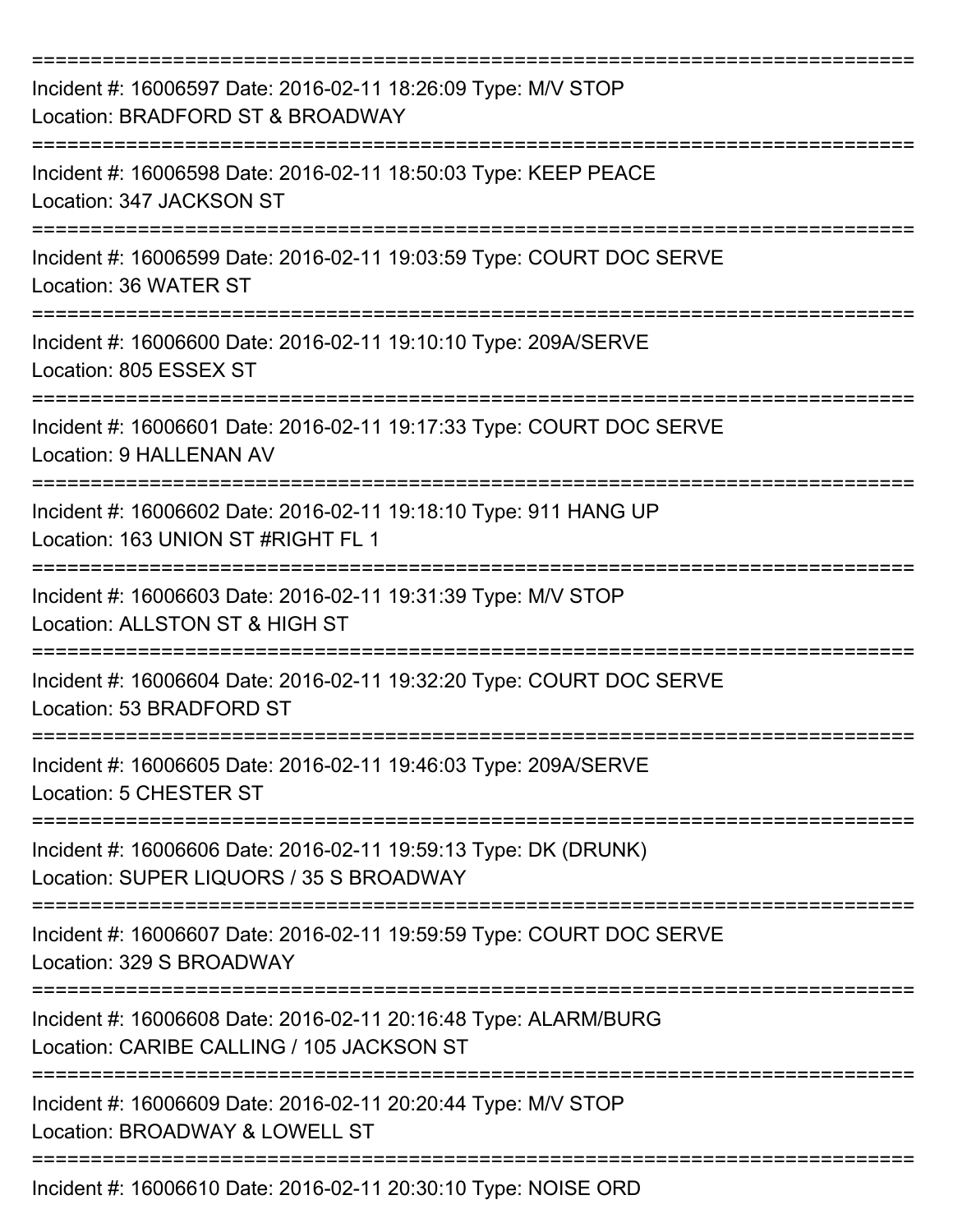| Incident #: 16006611 Date: 2016-02-11 20:31:19 Type: MV/BLOCKING<br>Location: 285 MERRIMACK ST                    |
|-------------------------------------------------------------------------------------------------------------------|
| Incident #: 16006612 Date: 2016-02-11 20:52:46 Type: DK (DRUNK)<br>Location: LA PARILLA / 2 AMESBURY ST           |
| Incident #: 16006613 Date: 2016-02-11 21:13:32 Type: HIT & RUN M/V<br>Location: LAWRENCE ST & SUNSET AV           |
| Incident #: 16006614 Date: 2016-02-11 21:46:58 Type: MAL DAMAGE<br>Location: 700 HAVERHILL ST FL 2                |
| Incident #: 16006615 Date: 2016-02-11 21:50:06 Type: TENANT PROB<br>Location: 98 FOSTER ST FL 3                   |
| Incident #: 16006616 Date: 2016-02-11 21:54:23 Type: ALARM/BURG<br>Location: AUTO HAUS INC / 134 WEST ST          |
| Incident #: 16006617 Date: 2016-02-11 21:56:55 Type: M/V STOP<br><b>Location: FLORAL ST</b>                       |
| Incident #: 16006618 Date: 2016-02-11 21:59:32 Type: ALARM/BURG<br>Location: FREDDIES MINI MART / 130 FRANKLIN ST |
| Incident #: 16006619 Date: 2016-02-11 22:13:44 Type: MISSING PERS<br>Location: 104 PARK ST                        |
| Incident #: 16006621 Date: 2016-02-11 22:21:28 Type: KEEP PEACE<br>Location: 19 WILLOW ST                         |
| Incident #: 16006620 Date: 2016-02-11 22:22:50 Type: ALARM/BURG<br>Location: FREDDY MINI MART / 130 FRANKLIN ST   |
| Incident #: 16006622 Date: 2016-02-11 22:43:22 Type: M/V STOP<br>Location: BROADWAY & VALLEY ST                   |
| Incident #: 16006623 Date: 2016-02-11 22:46:51 Type: ALARM/BURG<br>Location: UNIVERSAL AUTO / 576 HAVERHILL ST    |
| Incident #: 16006624 Date: 2016-02-11 22:57:08 Type: SUS PERS/MV                                                  |